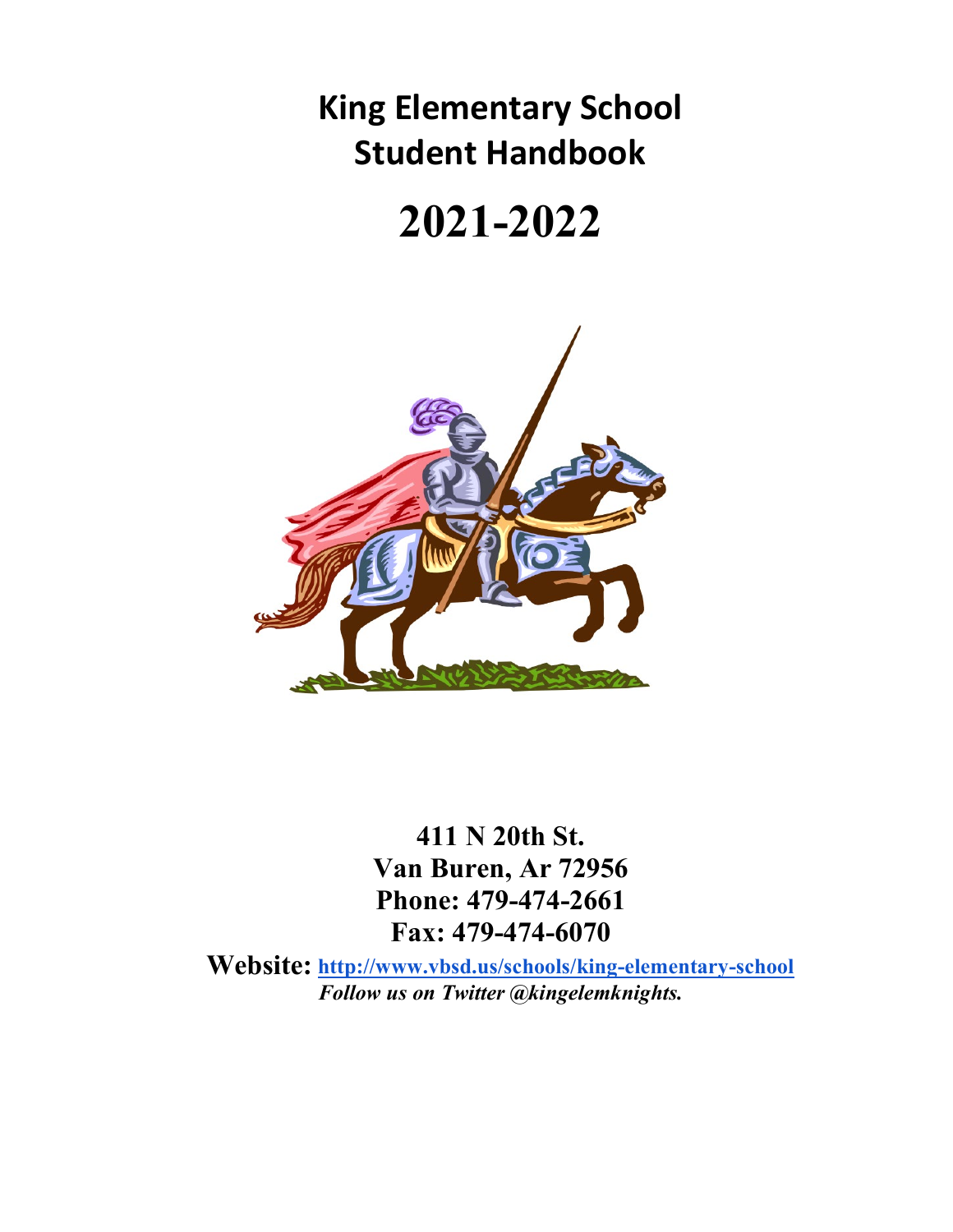# **King Elementary Faculty and Staff 2021-2022**

| Superintendent<br>Principal<br><b>Assistant Principal</b><br>Counselor<br>Secretary<br>Office Aide<br><b>School Nurse</b><br>Resource Officer | Dr. Jeffcoat<br>Amy House<br>Jeff Dean<br>Cheryl Peters<br>Shawnda Wear<br>Jazmine Guardado<br>Krystal Reichen<br>Zach Myers |
|-----------------------------------------------------------------------------------------------------------------------------------------------|------------------------------------------------------------------------------------------------------------------------------|
| Preschool                                                                                                                                     | <b>Sherry Kupers</b><br>Katrina Loftin<br>Teresa Morris<br>Jennifer Rudder                                                   |
| Kindergarten                                                                                                                                  | Hannah Brain<br>Cheryl Johnson<br>Jamie Moore                                                                                |
| <b>First Grade</b>                                                                                                                            | Angela Combs<br>Leah Teague<br>Kelly Schmidt                                                                                 |
| <b>Second Grade</b>                                                                                                                           | Marisa Findley<br>Charley Lovelady<br><b>Brigitt McCain</b>                                                                  |
| Third Grade                                                                                                                                   | <b>Shelly Davis</b><br>Alyssa O'Neal<br>Jodie Roberson                                                                       |
| Fourth Grade                                                                                                                                  | Emilee Branscum<br>Candace Hickey<br>Alicia Robinson                                                                         |
| Fifth Grade                                                                                                                                   | Rebecca Beyerle<br>Kathy Wheeler<br>Janice White                                                                             |
| Art<br>Computers<br>Music<br>PE<br>$\overline{c}$                                                                                             | Rae Wornkey<br>Janet Heckman<br>Linda Sexton<br>Jennifer Almond                                                              |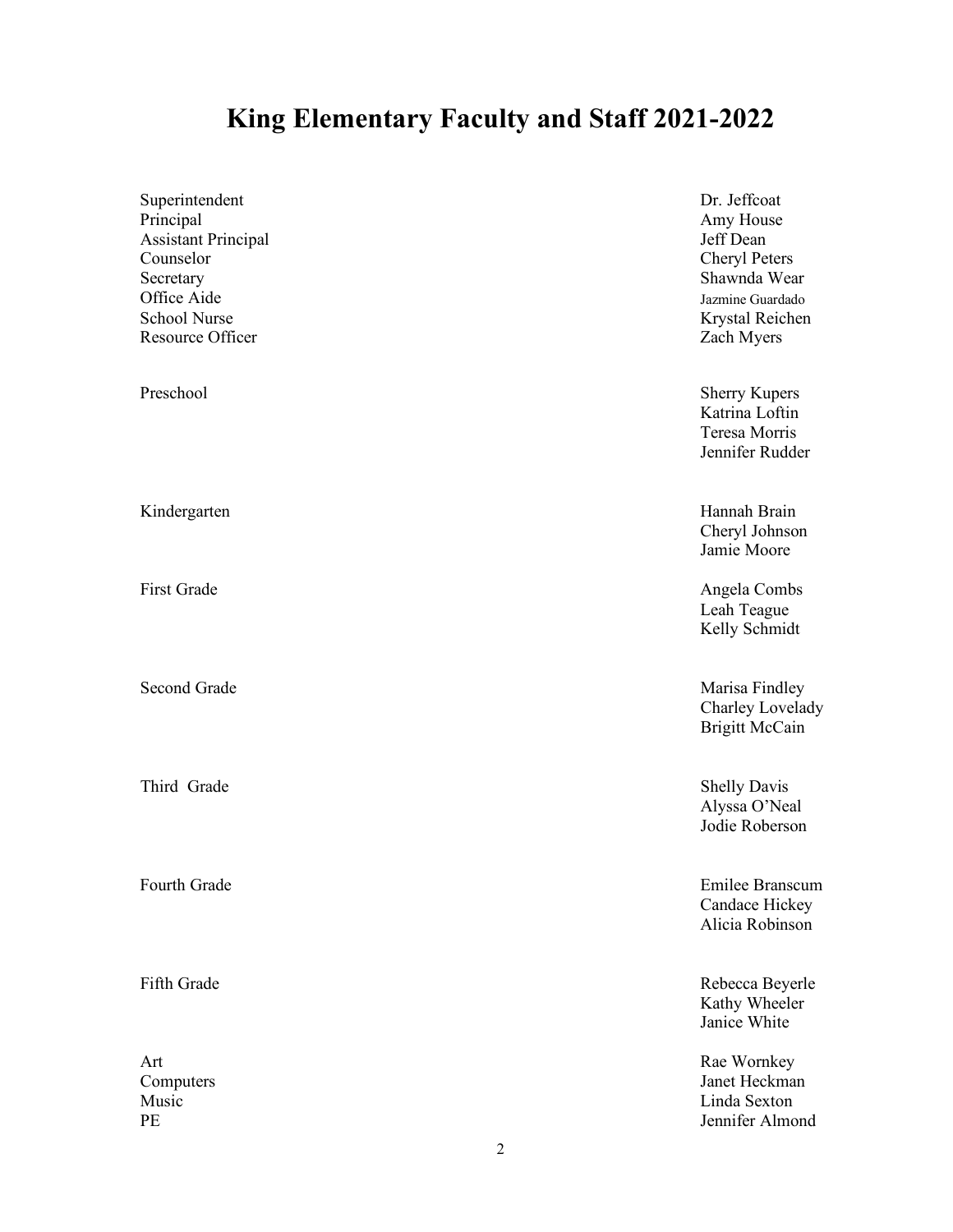| Media Specialist                                                      | Debbie Griffin                                                                    |
|-----------------------------------------------------------------------|-----------------------------------------------------------------------------------|
| Dyslexia                                                              | Josh Robbins                                                                      |
|                                                                       |                                                                                   |
| <b>ELL</b>                                                            | Paola Botello                                                                     |
| Migrant Aide                                                          | Jennifer Ramos                                                                    |
| <b>Special Education Resource</b><br>Special Education Self-Contained | Heather Evans<br>Haley Cochenour<br>Lorita Ray<br>Alishia Best<br>Farrah Fight    |
| Speech                                                                | Payal Patal<br>Sydnie Wilkins                                                     |
| GT                                                                    | Kristen Myers                                                                     |
| <b>PLTW</b>                                                           | Pat Harmon                                                                        |
| Duty Aides                                                            | Julie Underwood<br><b>Holly Plunkett</b><br>Donella Brooks                        |
| Food Corps                                                            | Rebecca Christie                                                                  |
| Cafeteria Manager                                                     | Angela Hines<br>Cynthia Young<br>Michelle Henson<br>Mary Harlin<br>Vicki Gonzalez |
| Custodians                                                            | Felecia Cooper<br>Cesar Mallqui<br>Yvonna McCartney                               |

# **Principal's Message**

Saul Orellana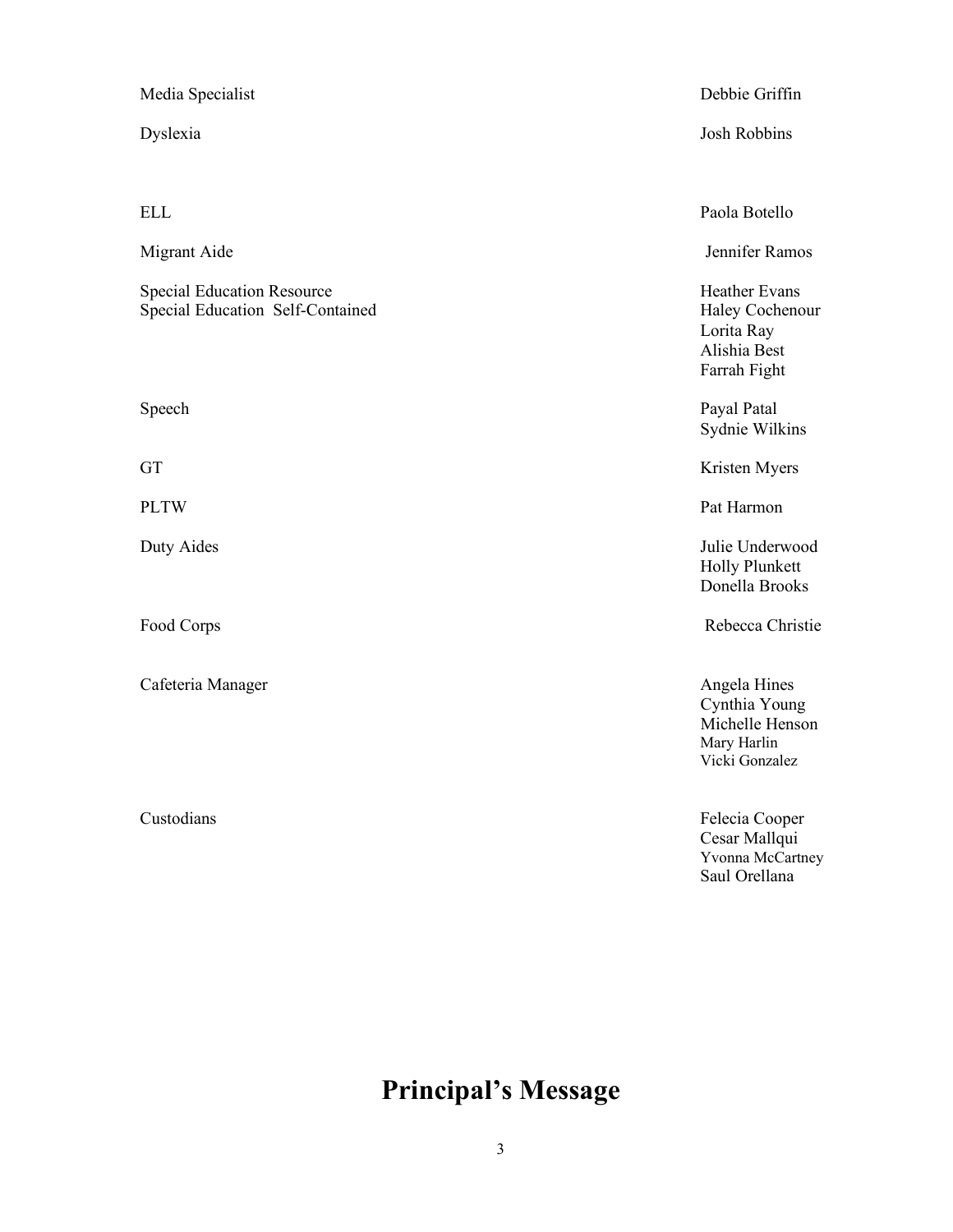Dear Parents/Guardians,

It is with great pride and excitement that I welcome you to King Elementary! I am honored to lead a school with such a rich tradition of quality education. As the principal, I will make every effort to support the continued efforts of the staff to provide an outstanding education for our students here at King! Should you have any questions or concerns, please contact me at <u>amy.house@vbsd.us</u> or 474-2661.

Sincerely, Mrs. House

# **King Elementary School Vision and Mission Statement**

# **Vision**

Every Child…. Whatever it takes!

# **Mission**

**At King we serve with…. K-** Kindness **I-** Imagination **N-** Nurturing Hearts **G-** Grace and Gratitude

The following procedures have been written by the principal and a committee of teachers at King School. The purpose of these procedures is to provide an orderly learning environment with consistent expectations throughout the school day in every part of the campus. These procedures are taught to the students in the beginning of the school year and are reinforced with teachers throughout the year by all faculty and staff members.

**Please refer to your Van Buren School District Student Policy Handbook for district-wide policies.**

# **Attendance Policy**

When a student is absent due to emergencies such as illness, death in the family and other extenuating circumstances, the parent or guardian of the student should contact the student's principal or designee and relate the facts causing the emergency. Parents may contact the school by writing a note, in person, or by other means deemed appropriate by the school principal. A written statement presented for an absence having occurred more than five (5) school days prior to its presentation will not be accepted. Students may have six (6) parent permission notes per semester. Any absence after six (6) without a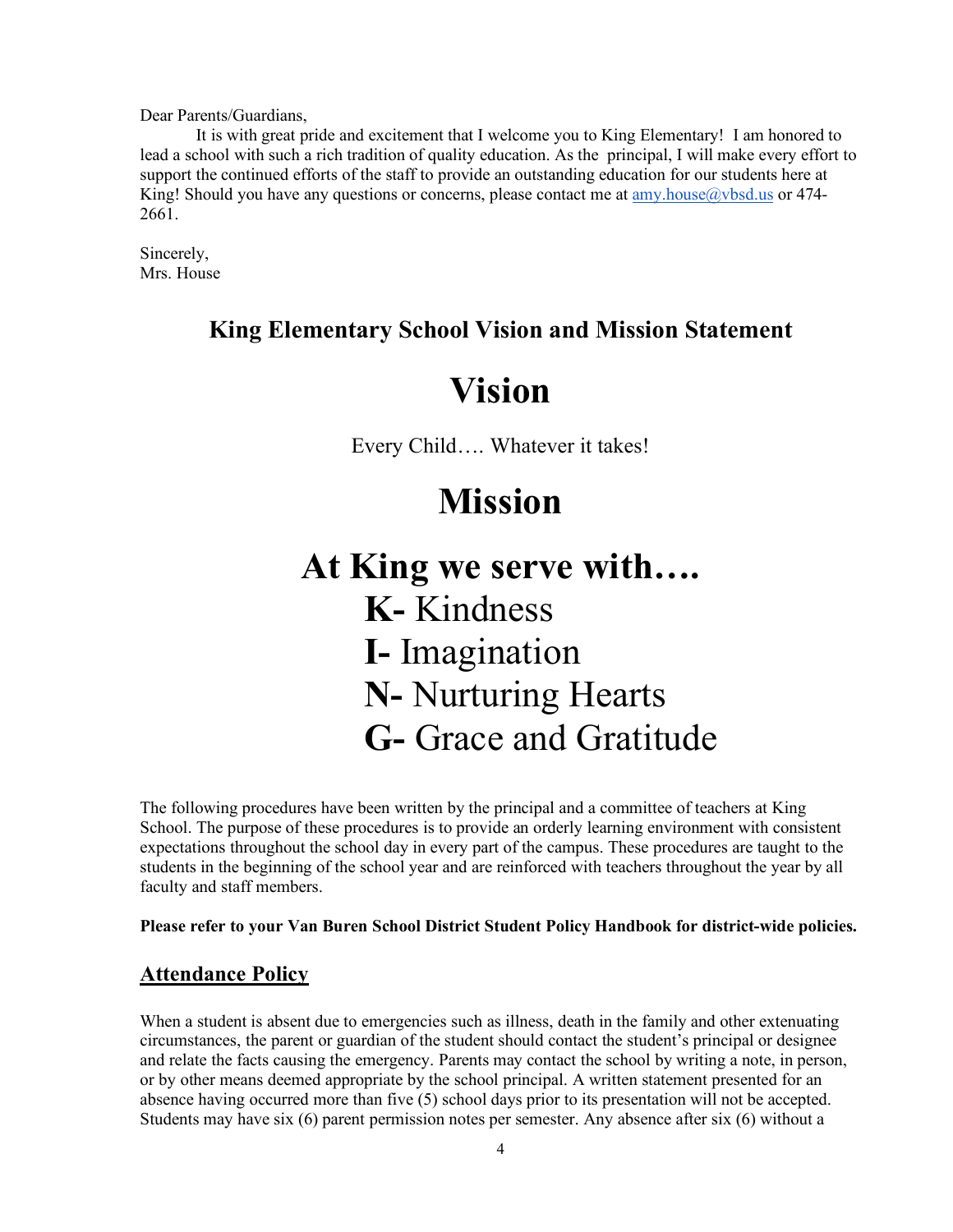doctor's note will be unexcused. Make-up work will be allowed for these absences and must be accomplished within a reasonable length of time as determined by individual teachers. Unexcused absences are all failures to attend school other than those specified above. Please refer to **District Policy 4.2.3** 

#### **Students will not be released between 2:45 and 3:00 pm.**

#### **Excessive Absences**

**Eleven (11) absences per semester** will be considered excessive in elementary schools (K-5). It is at this point that school officials will notify the prosecuting attorney and juvenile court authorities as determined by the principal.

#### **Notification to Parents of Student Absences**

The student's parents or guardians will be notified by letter when the child has accumulated **five (5) days. A phone call will be made on the eighth (8) day absences per semester.**

#### **Excessive Tardies and/or Early Checkouts**

**Six (6) morning tardies or early checkouts per semester** will be considered excessive and will result in one day of absence from school.

Tardies are defined as students arriving between 8:00 a.m. –10:00 a.m.

Early Checkout will be defined as a student checking out of school between 1:00 p.m.  $-3:00$  p.m.

#### **Arriving/Dismissal**

- 1. Students must arrive between **7:15-8:00 a.m**. for breakfast.
- 2. When a student arrives to school after the tardy bell rings at 8:00 a.m. the student must be walked into the **foyer/breezeway** and signed in by an adult.
- 3. Students line up for class when the 7:50 a.m. bell rings. Instruction begins at 8:00 am.
- 4. Students remain at school until dismissal at 3:00 p.m.
- 5. AM and PM tardies will be recorded in the office.
- 6. Students may leave school between 7:50 a.m. and 2:45 p.m. only with adults who are listed by the parent on the Emergency Form. The student must be signed out in the office and dismissed from the office.

#### **Closed Campus**

Students are not allowed to leave campus once they arrive at any time during the school day except when a parent/guardian arrives to sign them out or when written permission is given. Students are **not to be dropped off before 7:15 a.m.** as there is no adult supervision before this time.

#### **Change of Address or Phone Number**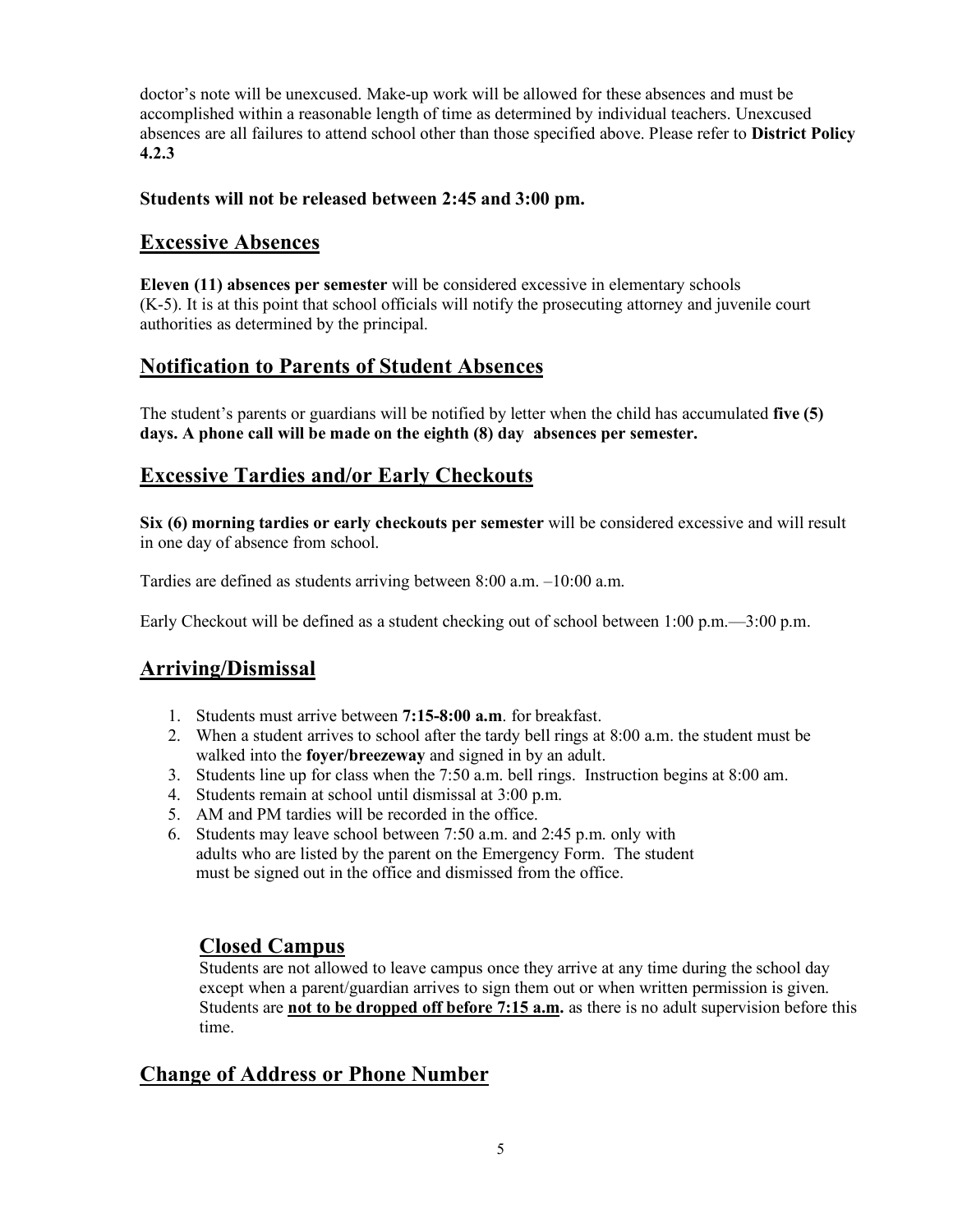**This is of EXTREME IMPORTANCE:** In case of serious illness or injury, we need at least two (2) phone numbers of parents or relatives. With our current laws, it would do little good for us to take a child to the hospital if we could not get a parent or guardian's approval for medication or treatment. Take care to see that all emergency phone numbers and addresses are correct.

#### **Visitors**

.

\*Due to Covid-19, no visitors will be allowed in the building until further notice. For deliveries or to check out a student, visitors will come into the **foyer/breezeway** and will communicate your needs with the King office staff using the intercom system.

# **Health Information**

Students are expected to have on file a record of immunizations according to the state laws of Arkansas. The school's staff will care for any child who becomes ill or injured at school. If the child's condition is thought to be serious, the parents will be contacted and the child sent home. For a condition which may be contagious, students will be sent home until the child is no longer a danger to other students. Students should be free of fever for 24 hours before returning to school. In case of an emergency, the child will be taken to the hospital and the parents notified.

King students are not allowed to bring medicine to school. Students may be administered medications by office personnel while at school under the following policy:

• No over the counter drugs will be given at school.

● A parent must bring in prescription medication. Transportation of medicines on school buses is strictly prohibited.

● A parent must sign the consent form before any medications will be given.

● Medications must be in the original container with the child's name on the prescription. ● With the exception of ADD/ADHD medications, no medication which is prescribed for three times a day or less will be administered at school.

\*For Covid-19 symptoms, we will have specific steps and procedures we will follow provided by the Arkansas Department of Health and the CDC.

#### **Traffic Patterns and Procedures**

**Car Riders:** Arrival – Upon arrival, all students enter the building through the designated doors. Car riders must be dropped off at the front of the school using the **right lane only**; **this is the only place on campus where cars can deliver students to school.** Students cannot be dropped off on Poplar Street or  $20<sup>th</sup>$  street or in the parking area in front of the school.

**Departure** – Parents stay in their automobiles and wait for their children to be called out by a duty teacher. **Student name tag(s)** should be hung in the car window. Once the student is called outside, the duty teacher will then escort the student to their vehicle. Traffic moves in a double column through the driveway.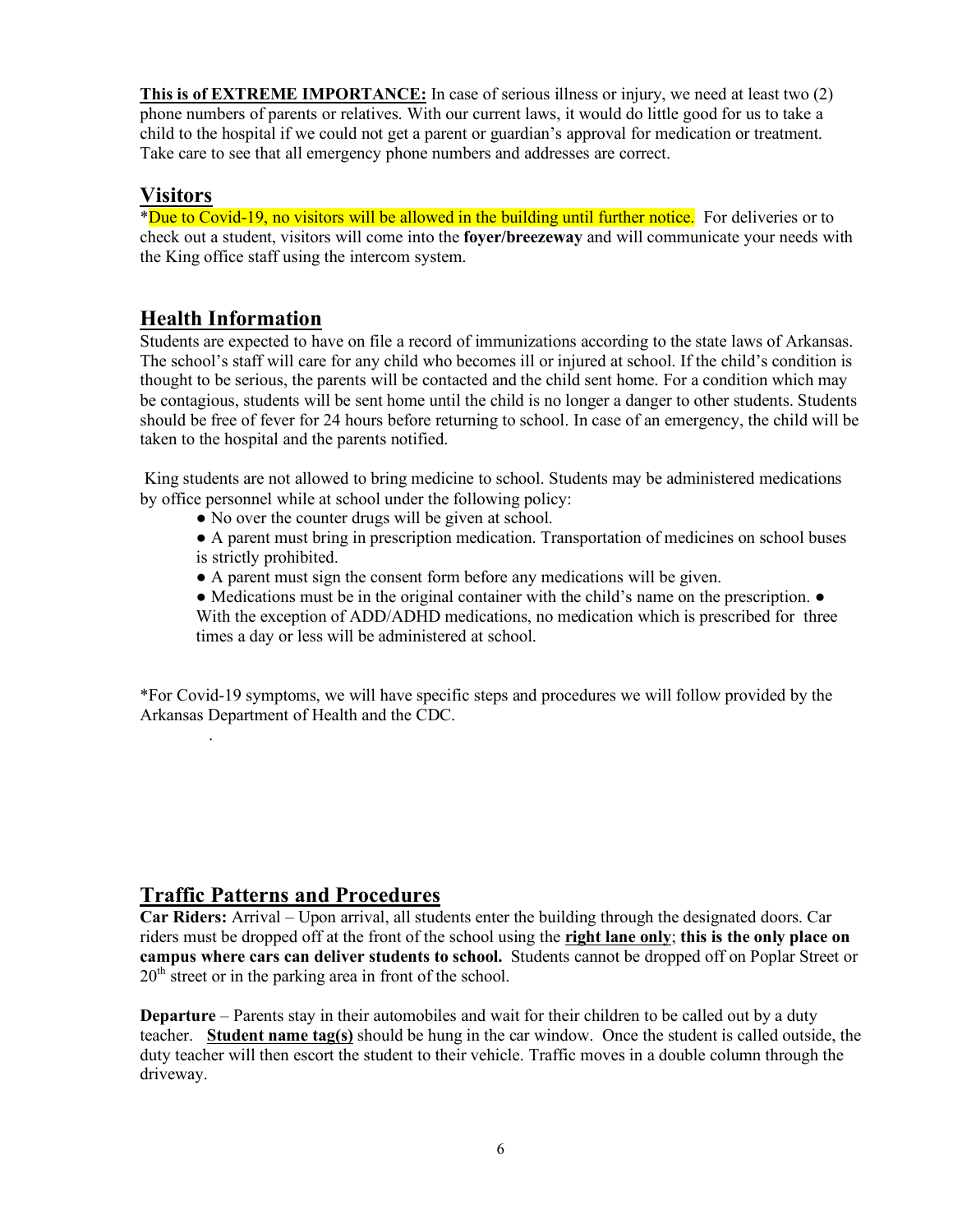**Walkers** – Walkers will cross at designated crossing zones under the direction of a duty teacher, when the child's home address is within walking distance from the school. If an adult walks to the school to meet their student, they must present the duty teacher with the name tag of each student they are picking up. If a parent is unable to present a name tag for the student(s), they will be required to present their ID to the office before the student(s) will be released in their custody.

**Bicycle Riders** – Students who ride a bicycle are required to walk the bicycle when on any sidewalk or crosswalk, and while on school grounds. A rack is provided for bikes. These students will enter and exit the building through the designated door.

**Bus Riders** – In the morning, students will leave the bus and follow the directions of the duty teacher as they enter the building.

In the afternoon, students will wait in the cafeteria for their bus number to be called. Students will follow the directions of the duty teacher as they board the bus.

#### **Assemblies**

Due to Covid-19, all in person assemblies including but not limited to: Rise & Shine, Grandparents Day, Veterans Day and Run with the Knights 5k will be suspended until further notice.

#### **School Parties**

In compliance with Arkansas law there will be no more than 9 scheduled events with Food of Minimal Nutritional Value (FMNV) each year. There will be scheduled class parties for elementary students. You will receive a notes or phone call from the teacher will be sent home giving specific details before each party. **Birthday parties are not allowed at school.** We are not allowed to release student home addresses or phone numbers. You may, if you wish, send invitations for birthday parties to school as long as everyone in the class is invited.

\*Due to Covid-19, visitors will not be allowed to attend celebrations until further notice.

#### **Non-Nutritional Days**

The Arkansas Department of Education has passed rules governing nutrition standards in Arkansas Public Schools. These rules have an effect on what food item parents are allowed to send to school.

Please note the following rules, sign, and return the bottom portion Indicating you have read and understand.

• Elementary students will not have access to vended (sold or given away) food and beverage Items anytime, anywhere on school premises during the declared school day.

•This does not apply to students with special needs Indicated in the student IEP or to school nurses providing health care to individual students.

• Students may be given any food and/or beverage Items for up to nine (9) different school events each school year to be determined and approved by school officials.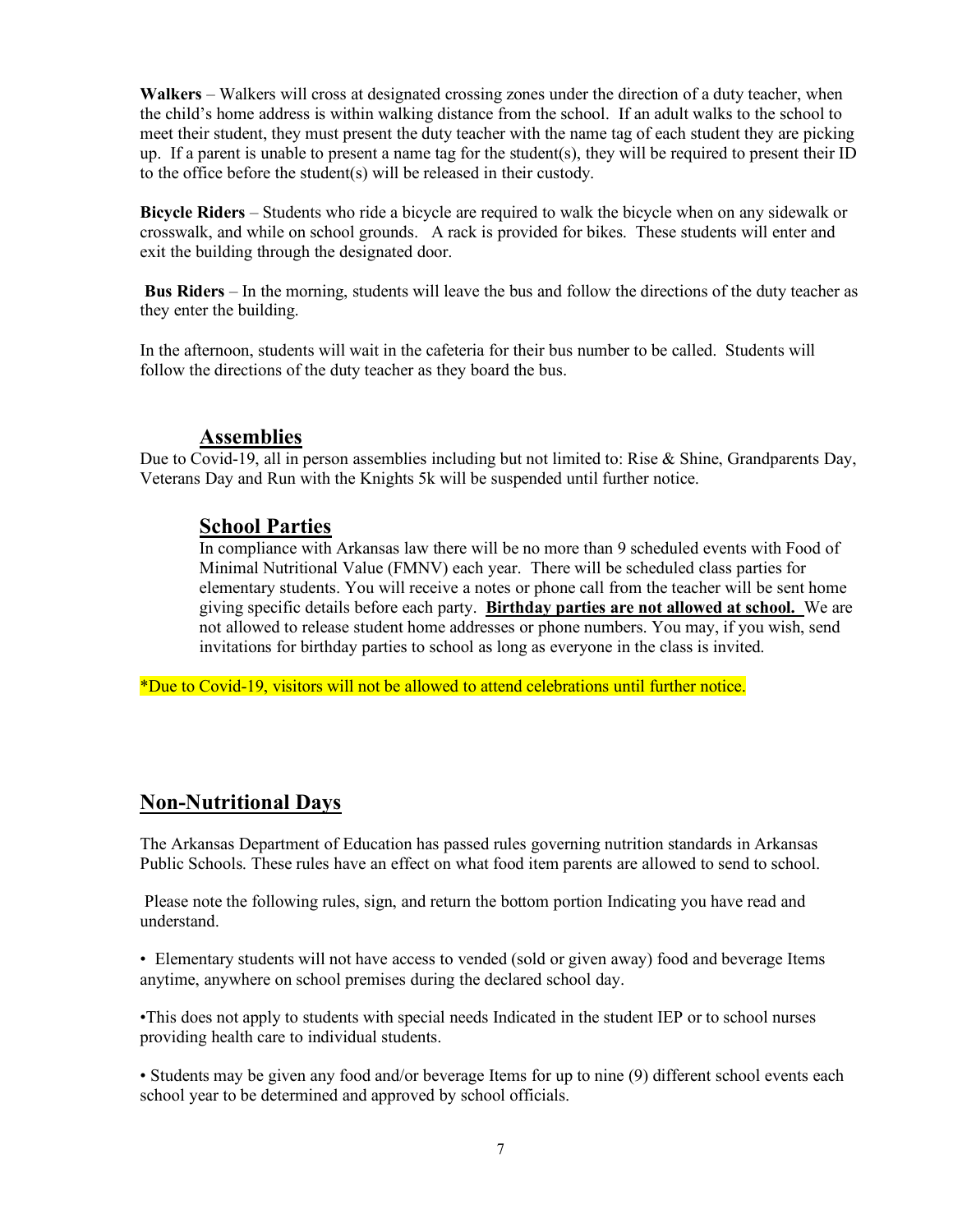• Nutritional foods may be used for instructional purposes. The school, as part of the planned Instructional program, may also distribute nutritional snacks (kindergarten snacks for example).

•This does not restrict what parents may provide for their own child's lunch or snack.

• To meet state regulations (law), we must ask parents not to provide food/beverage Items to other children at school for events such as birthday parties. Parents may provide food/beverage Items upon request to support one of up to nine (9) allowable events such as Valentine's Day.

#### **Días No Nutricionales**

El Departamento de Educación de Arkansas ha aprobado reglas que rigen la nutrición y estándares en las Escuelas Públicas del Estado de Arkansas. Estas reglas tienen un efecto sobre los alimentos que los padres pueden enviar a la escuela.

Tenga en cuenta las siguientes reglas, firme y devuelva la parte inferior que indica que ha leído y comprendido.

- Los estudiantes de primaria no tendrán acceso a alimentos y bebidas vendidos (vendidos o regalados) en ningún momento ni en ningún lugar de las instalaciones de la escuela durante el día escolar declarado.
- Esto no se aplica a los estudiantes con necesidades especiales indicadas en el IEP (Plan Individual de Educación) del estudiante ni a las enfermeras escolares que brindan atención médica a estudiantes de manera individual.
- $\bullet$  Los estudiantes pueden recibir cualquier alimento y / o bebidas hasta en nueve (9) eventos escolares diferentes cada año escolar que serán determinados y aprobados por los funcionarios escolares.
- Los alimentos nutricionales se pueden utilizar con fines educativos. La escuela, como parte del programa educativo planificado, también puede distribuir refrigerios nutritivos (refrigerios de jardín de infantes, por ejemplo).
- Esto no restringe lo que los padres pueden proporcionar para el almuerzo o merienda de su propio hijo (a).
- Para cumplir con las regulaciones estatales (ley), debemos pedir a los padres que no proporcionen alimentos / bebidas a otros niños en la escuela para eventos como fiestas de cumpleaños. Los padres pueden proporcionar alimentos / bebidas a petición para apoyar uno de los nueve (9) eventos permitidos por el distrito, por ejemplo el Día de San Valentín.

#### **Bullying Policy**

Bullying creates an atmosphere of fear and intimidation, robs a person of his/her dignity, detracts

from the safe environment necessary to promote student learning, and will not be tolerated.

Students who bully another person shall be held accountable for their actions whether they occur

on school equipment or property; off school property at a school sponsored or approved function,

activity, or event; going to or from school or a school activity in a school vehicle or school bus;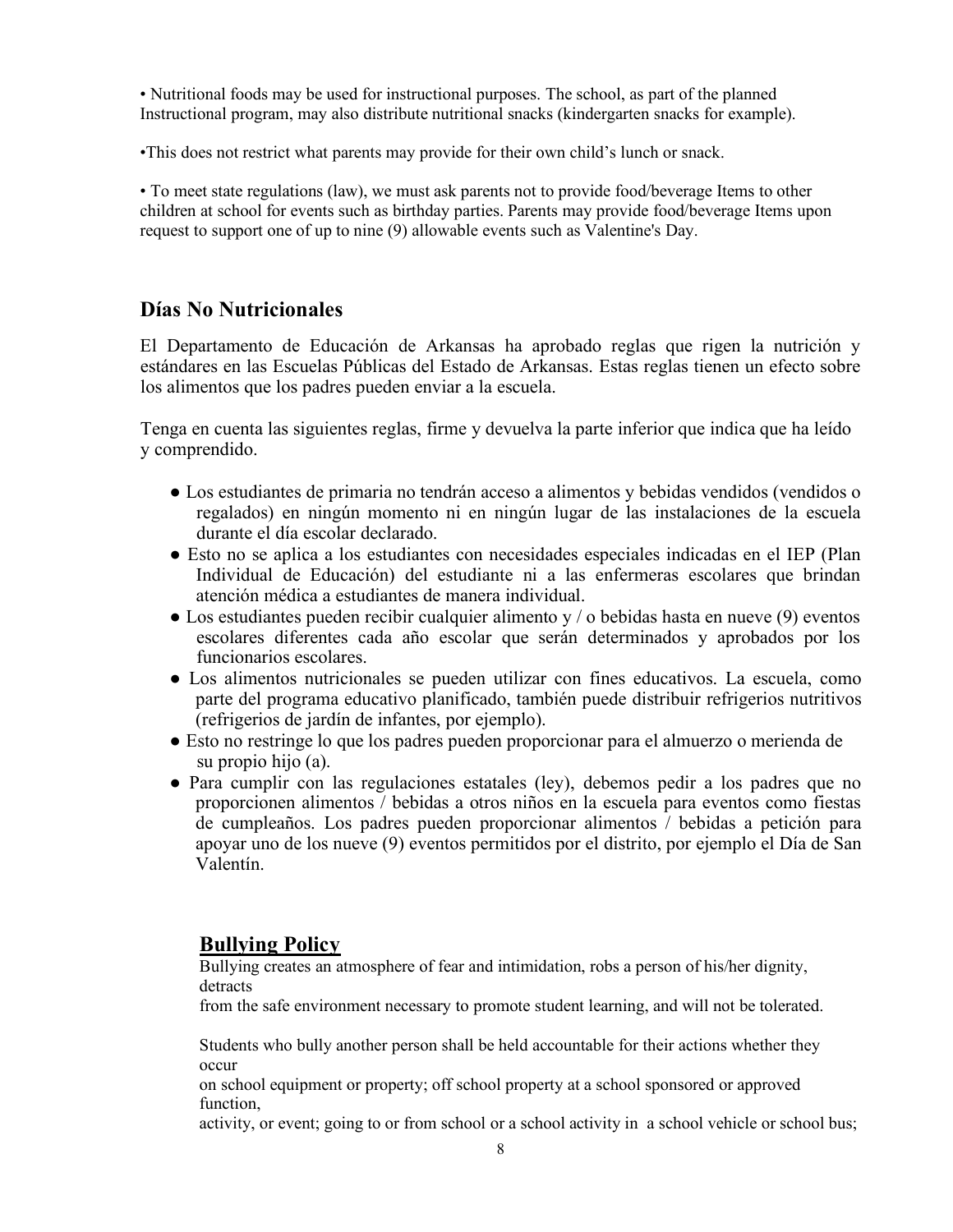or at designated school bus stops.

"Bullying" means the intentional harassment, intimidation, humiliation, ridicule, defamation, or threat or incitement of violence by a student against another student or public school employee by

a written, verbal, electronic, or physical act that may address an attribute of the other student, public school employee, or person with whom the other student or public school employee is associated and that causes or creates actual or reasonably foreseeable:

• Physical harm to a public school employee or student or damage to the public school employees

or student's property;

• Substantial interference with a student's education or with a public school employee's role in education;

• A hostile educational environment for one (1) or more students or public school employees due to the severity, persistence, or pervasiveness of the act; or

• Substantial disruption of the orderly operation of the school or educational environment

#### **Any student who experiences any type of bullying should immediately report the incident to**

**a teacher, the counselor or administration.** 

**District Policy 4.3.6**.

#### **Inclement Weather**

When severe weather creates hazardous conditions, the regular school schedule may be suspended to ensure students' safety. It is the parent's responsibility to monitor news reports via television and radio stations for announcements regarding changes in the school schedule. On a school day with wet or extreme temperatures (wind chill is below 32 degrees or the heat index is 100 degrees or above) students will remain indoors during recess and before school starts.

#### **Discipline**

Each staff member at King Elementary accepts responsibility for the maintenance of discipline and for the promotion of wholesome human relations. A student's behavior should conform to acceptable standards of conduct that reflects self-respect and consideration for the rights, feelings, and property of others. If a student is sent to the office for disciplinary action, a written report will be sent home. Parents will receive a written copy of the classroom discipline plan. Refer to **District Policy 4.3.** 

#### **Lost and Found**

Any item that is found should be turned into the designated Lost and Found where it will be kept

for a reasonable period of time. If your child has lost items, please come into the school and check lost and found. All items not claimed within a reasonable time will be given to a charitable

organization. Personal items should be marked inside with the student's name. The school is not

responsible for lost or stolen articles.

# **Student Information**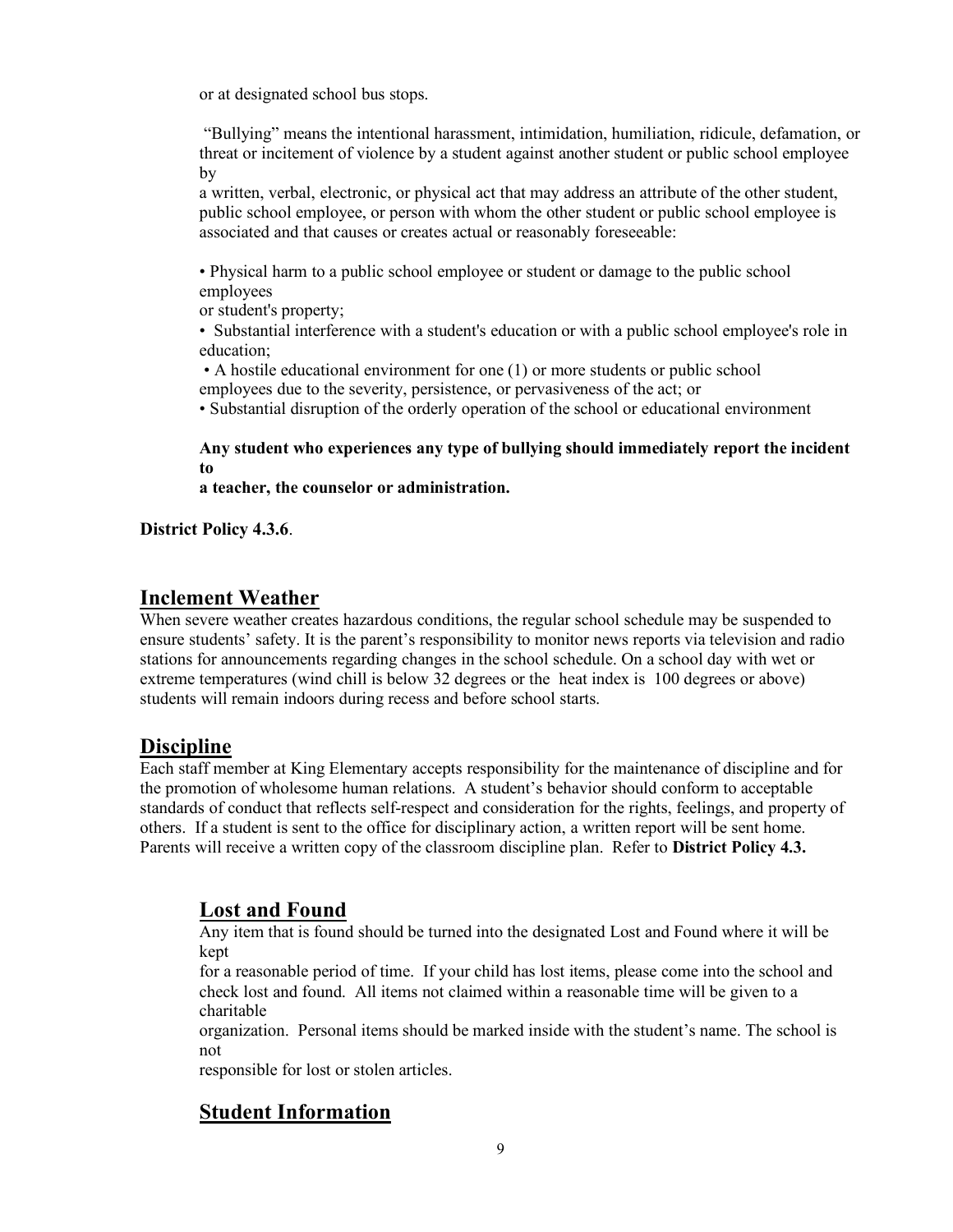Parents will be asked to complete a packet of informational pages regarding child upon enrollment and at the beginning of the school year.

#### **Going Home with Other Children**

A parent/guardian must send a signed note to school giving your child permission to go home with another student. The note should include the date, name of the student that your child will be going home with, if that student is a bus/car/walker, and the address. We must also receive a note from the other student's parents stating that they agree to your student coming to their home. Notes from both parents/guardians are required. **\*You may also receive a phone call from the office to verify the note.** 

#### **Dress Code for All Students**

Clothing must be appropriate for an elementary school setting. Any apparel which distracts from learning will be referred to the office and parents may be called. **Refer to District Policy 4.3.4.**

- Hats are not to be worn inside the building.
- Students may not wear shoes with wheels.
- No flip flops may be worn during physical education.
- All shorts must be appropriate length.
- Shirts with inappropriate language or designs/images.

#### **Basic Procedures for All Students**

- 1. Keep hands, feet and objects to yourself.
- 2. Use only encouraging, polite language and polite gestures.
- 3. Follow the teachers' directions and school-wide procedures..

#### **Hallway Procedures**

- 1. Classes will be accompanied in the hallway by a teacher at all times during the day, including before and after school.
- 2. Students walk in a single-file line.
- 3. Students do not open outside doors for people to enter the building.
- 4. Visitors will not be allowed in the building without checking in through the office.

#### **Playground Procedures**

- 1. Parents and visitors are not allowed on the playground.
- 2. Playground boundaries are marked by fences. Students should be in view of a duty teacher at all times. Students should protect plants and trees on the campus.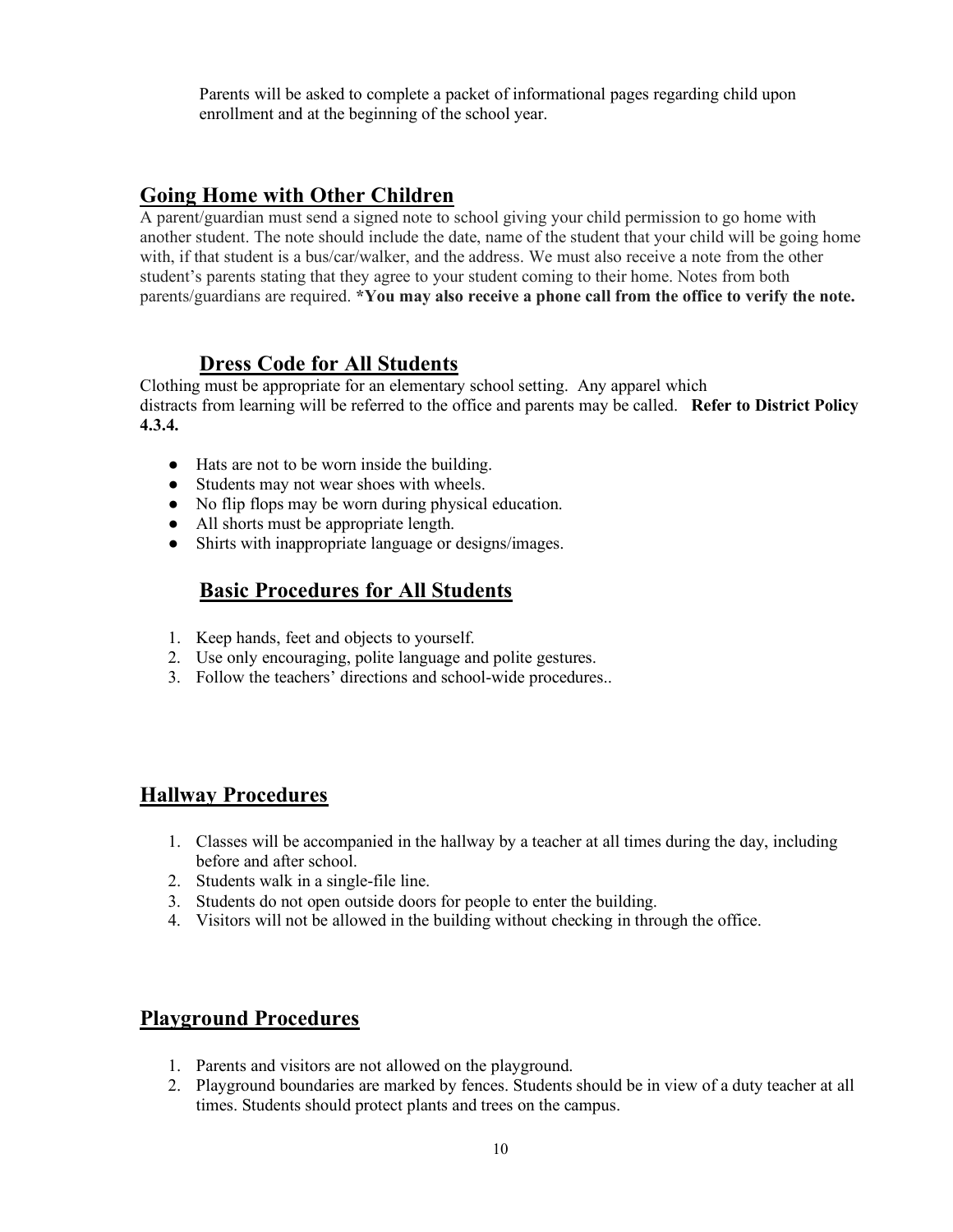- 3. Students stay inside the fence on school property. Objects lost across the fence will be reported to a duty teacher. Only faculty and staff can cross fences to return lost objects when and if the situation allows.
- 4. Sports, such as touch football, basketball, soccer, and softball, can be played with permission from the duty teachers in the designated areas.
- 5. Students will use the slides appropriately, climb up the ladder one at a time and go down the slide in sitting position one at a time.
- 6. Students will use the swings appropriately. As a safety precaution, students do not push other students in the swing. There will be no twisting or swinging sideways. Only one person can be on a swing at a time. Students are not allowed to jump out of a swing, but are required to stop slowly.
- 7. Top of the monkey bars is off limits for sitting, standing or crawling. Games are not allowed on the bars.
- 8. When the duty teacher allows softball, only plastic bats or foam-covered bats are allowed.
- 9. Rocks and sticks remain on the ground.
- 10. At the end of Physical Activity, students line up by class in the designated place to wait for their teacher to walk the class into the building.

#### **Physical Education and Physical Activity**

All students in grades K-5 will be required to participate in physical education and daily physical activity unless excused by a doctor's statement.

#### **School Meals**

Breakfast and lunch is free of charge district wide. Applications for Free/Reduced Meals are available through the school office and the district website.

# **Cafeteria Procedures**

- 1. Students will sit at tables designated by the duty teacher.
- 2. Students will eat **first** and then talk quietly.
- 3. Students will return trays to the kitchen when the duty teacher directs them to do so.
- 4. Students will sit quietly after eating and wait for dismissal.
- 5. Students are not allowed to bring candy and pop as a meal. Students will be required to get a tray.
- 6. **No guests are allowed during breakfast or lunch.**

#### **Restroom Procedures**

- 1. Each classroom grades 1-5 will be assigned a specific restroom to use during the day.
- 2. Each classroom grades 1-5 will be assigned a specific time for restroom breaks.
- 3. Students will enter the bathroom in small groups assigned by the teacher.
- 4. Students will line up in the designated area after using the restroom.
- 5. Students will observe the Basic Procedures for All Students in the restrooms.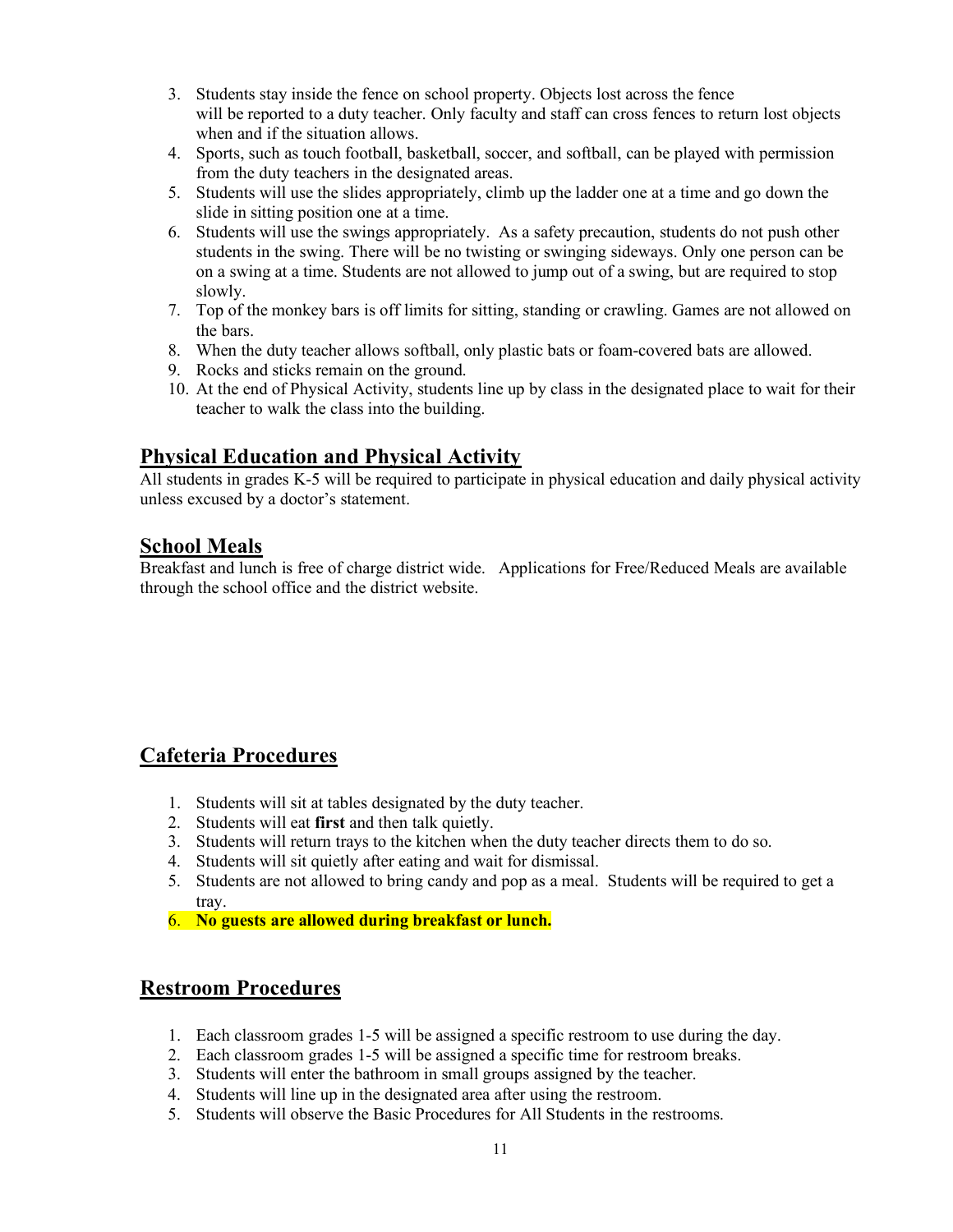# **Parent /Teacher Conferences**

Arkansas State Law requires a minimum of two Parent/Teacher Conferences per year. In our calendar we will provide afternoon and early evening times for your convenience. The teacher will contact you a few days beforehand so you can select an appointment time. We also welcome your requests for conferences at additional times. Please schedule conferences by calling the school office so the secretary can assist you in arranging a conference with your child's teacher or the principal. Please note that Open House and other school events are not appropriate times for discussing your child's progress with the teacher.

\*For Covid-19 safety reasons, telephone or Zoom conferences may be required.

# **Technology**

We are fortunate to have calculators, computers and other technology available at King Elementary for student use in the pursuit of learning. Technology is also used by staff for communication, administrative and assessment purposes. Each student will be assigned a technology device to take home nightly. In accordance with school district policy, students will be asked to sign a contract regarding appropriate use of technology while at school and at home. **Refer to District Policy 2.29.** Families are encouraged to communicate with staff via e-mail and to visit the school's website for current school information at www.vbsd.us.

# **Toys or Electronic Equipment (ipods, games, phones, etc.)**

The school provides various play equipment for recess and physical activity. We **do not** allow students to bring toys or electronic equipment from home. This includes iPods, games, balls, cards, etc. If a student brings a toy to school, the teacher or administration may confiscate it until a parent is able to come and claim it.

Cell phones and smartwatches are prohibited during class time. If a student is caught on their cell phone or smartwatch, it will be confiscated and held in the office until a parent is able to come and claim it.

Students may keep their cell phone or smartwatch in their backpack, give to the teacher or the office for safe keeping.

If a student brings any of these items to school, the school will not be responsible for the theft of these items.

#### **Backpacks**

King will provide backpacks for students participating in the 1:1 technology program. Backpacks are designed to support technology devices. Students will return the backpack at the end of the year or if they switch schools. Students who are not participating in the 1:1 technology program will be allowed to bring their own backpack.

● Girls are allowed to bring a small purse less than 5x7 in size for personal needs only.

# **Homework**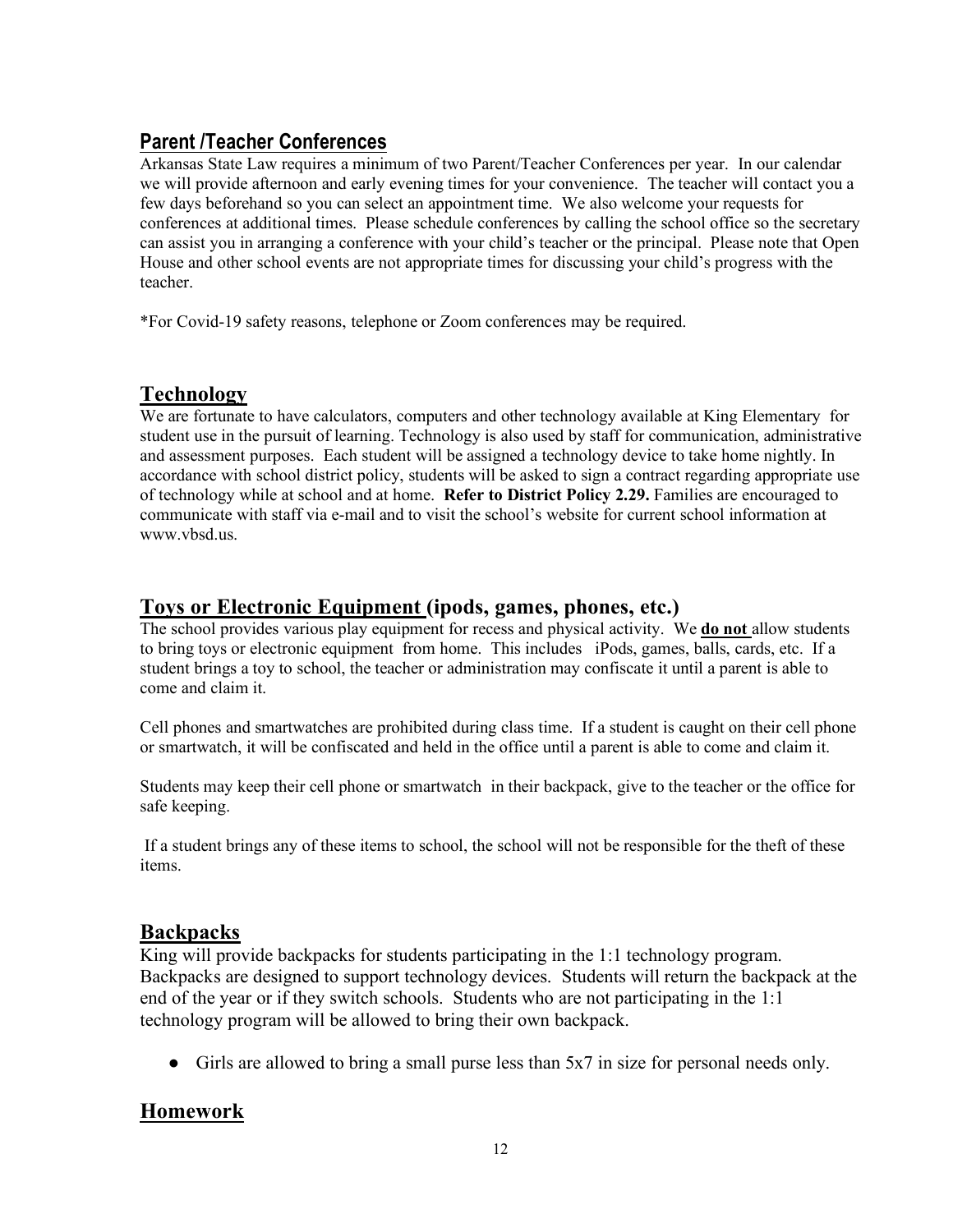Parents and students will use the reading log each night to document reading homework.

All students will have at least two online assignments each week.

Grades K-2- no more than 20 minutes of combined homework per day. Grades 3-4- no more than 40 minutes of combined homework per day. Grade 5- no more than 60 minutes of combined homework per day.

Homework will be worth no more than 20% of a student's grade. **Refer to District Policy 5.11**

#### **Remediation Plan**

In order to provide a learning environment that enables all students to learn at high levels, King Elementary will provide an intense remediation program to any student failing to achieve the proficient level on the state mandated criterion-referenced tests or scores below the fiftieth percentile on the state mandated norm-referenced test. The program will be specific to the student's identified deficiencies, different from the previous year's regular classroom instructional program, and take into account the student's learning style. After evaluation by school personnel knowledgeable of the student's performance, a student plan will be developed, identifying the student's specific areas of deficiency in literacy and/or mathematics, the desired level of performance in these areas, and the instructional and support services provided to meet the desired levels of performance. The plan shall be flexible, contain multiple remediation methods and strategies, include formative assessments and shall be revised periodically based on the results from the formative assessments. Students shall receive remediation from a highly qualified teacher and/or highly qualified paraprofessional under the guidance of a highly qualified teacher. According to state regulations, failure to participate in required remediation may result in retention if proficiency is not attained. In addition, King Elementary utilizes an intervention team of highly qualified personnel to create and provide additional instructional and or behavioral support.

#### **Video Surveillance and other Student Monitoring**

Video/recording devices may be in use in school buildings, on school grounds and in school vehicles as determined by the VBSD. **Refer to District Policy 4.48.**

#### **Parent-Teacher Association**

Close cooperation between home and school is fostered by the Parent-Teacher Associations which are active in every Van Buren school. Parents are encouraged to join the P.T.A., support projects and attend meetings.

# **Parent Involvement Plan, ACT 603 of 2003**

King School will provide these services to families:

- Family information packets which contain information about King School
- Student-Parent-School Compact
- Two parent/teacher conferences, one in the fall and one in the spring.
- Resource library for parents in the school parent center
- Acknowledgement of those parents who attend the parent/teacher conferences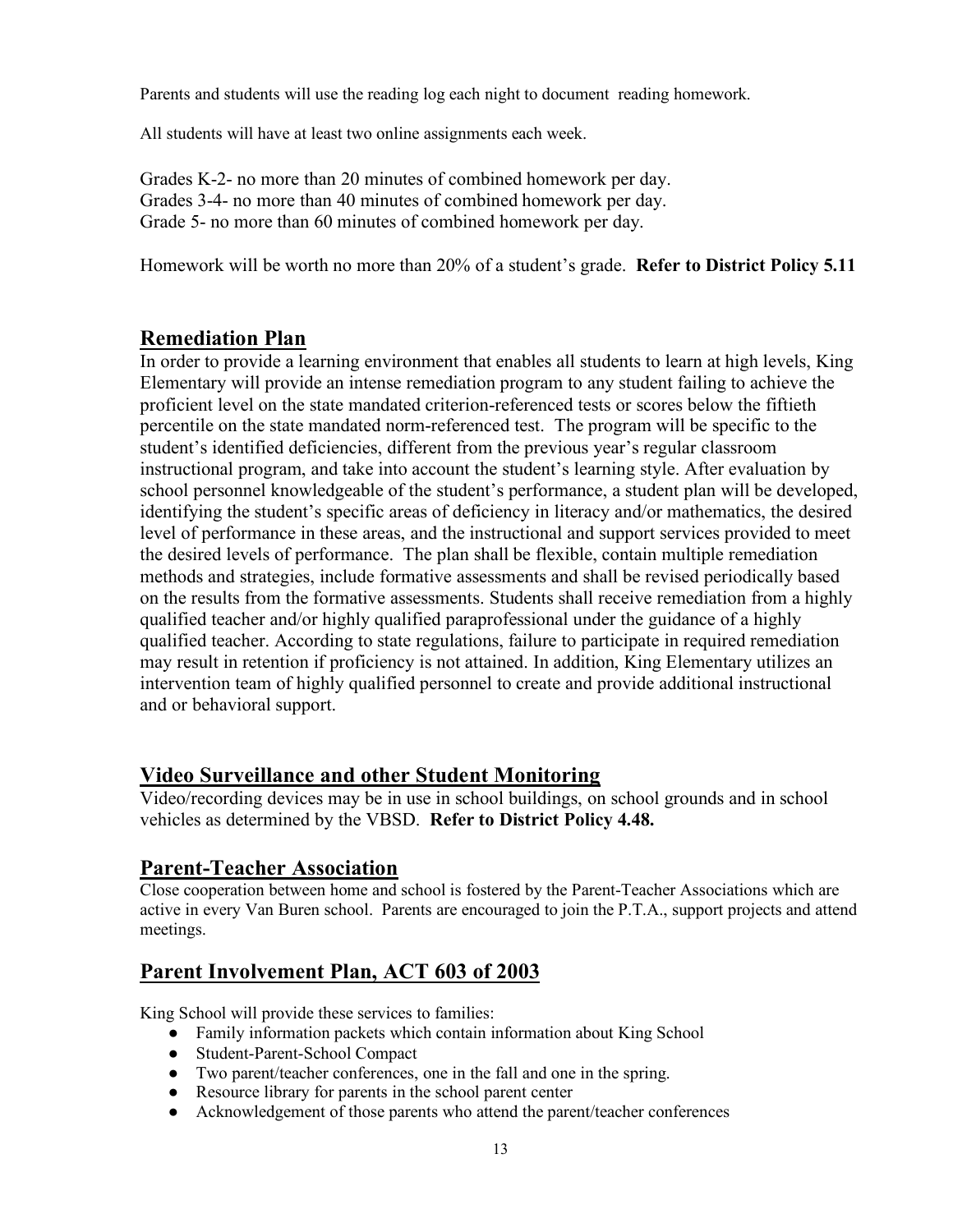- Activities that engage parents and promote responsible parenting.
- Parent Involvement evenings, focusing on various topics related to the well being of the students
- Welcoming environment for parents at school
- Volunteer resource book.
- Monthly school newsletter.

#### **If there are any questions, please contact:**

Brigitt McCain, King Elementary Parent Involvement Facilitator  $411^{6}$  N.  $20^{th}$ Van Buren, AR 72956 (479) 474-2661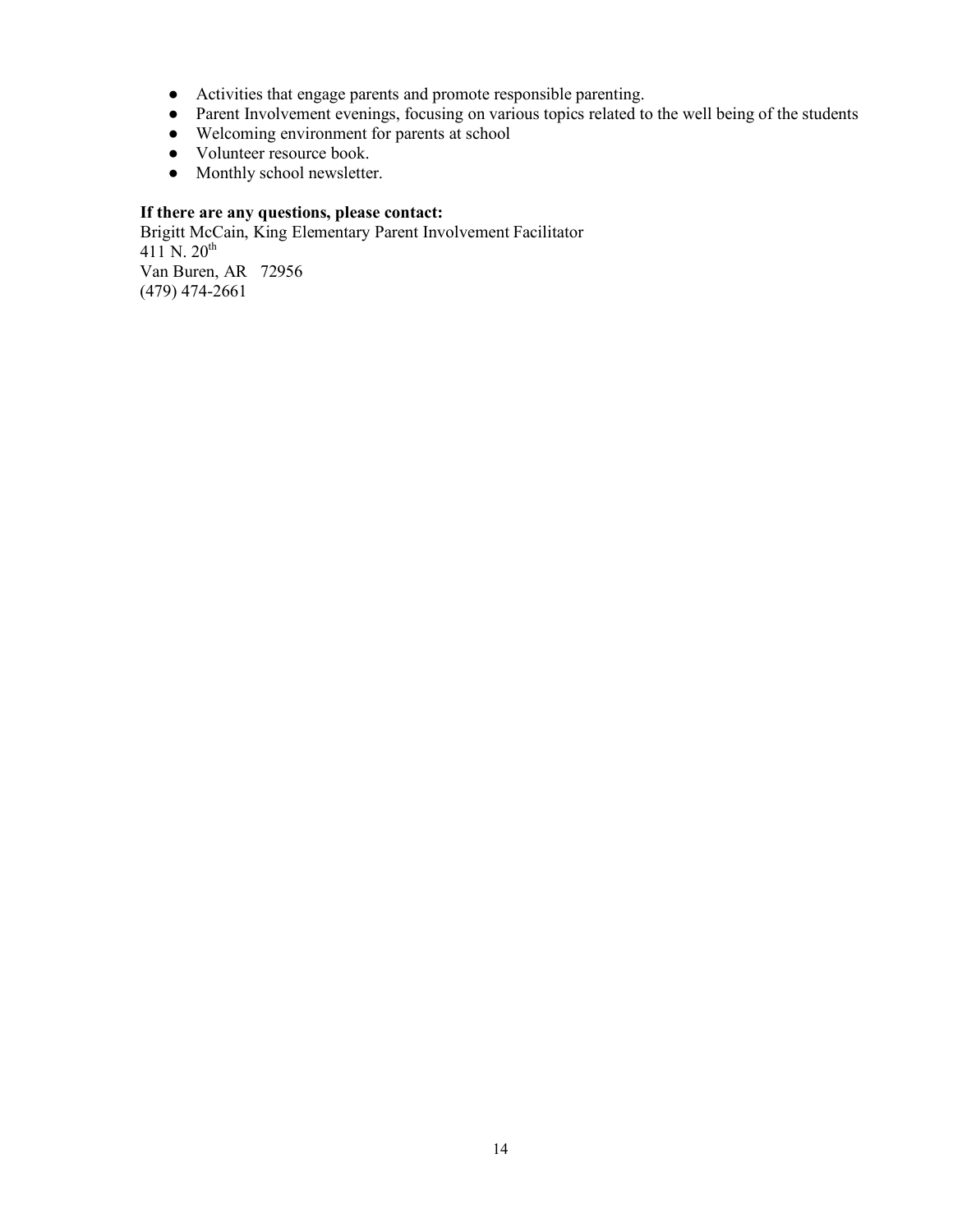#### **HEALTH SCREENINGS (state mandated)**

#### **Vision: (A.C.A. 6-18-1501)**

Act 1438 of 2005 requires students in grades PreK, KF, 1, 2, 4, 6, 8, and transfer students to have an eye and vision screen. Only failure notifications are sent home. A child who does not pass the screening shall be required to have an exam conducted by an optometrist or ophthalmologist within 60 days of receipt of the screening report and show proof of the exam. Parents needing financial assistance should contact the school nurse.

**Hearing**: Hearing screens are mandated for students in grades PreK, K, 1, 2, 4, 6, 8, and transfer students. Only failure notices are sent home. Parents have 60 days to show proof that a doctor or audiologist examined their child.

**- Insurance is billed for students covered under Medicaid/Arkansas Kids 1st will be billed, where applicable, for hearing and vision screenings conducted at school unless notified in writing, by parents to decline within 60 days of receipt of the handbook.**

**BMI**: (ARK Code 20-7-133 and 3.04)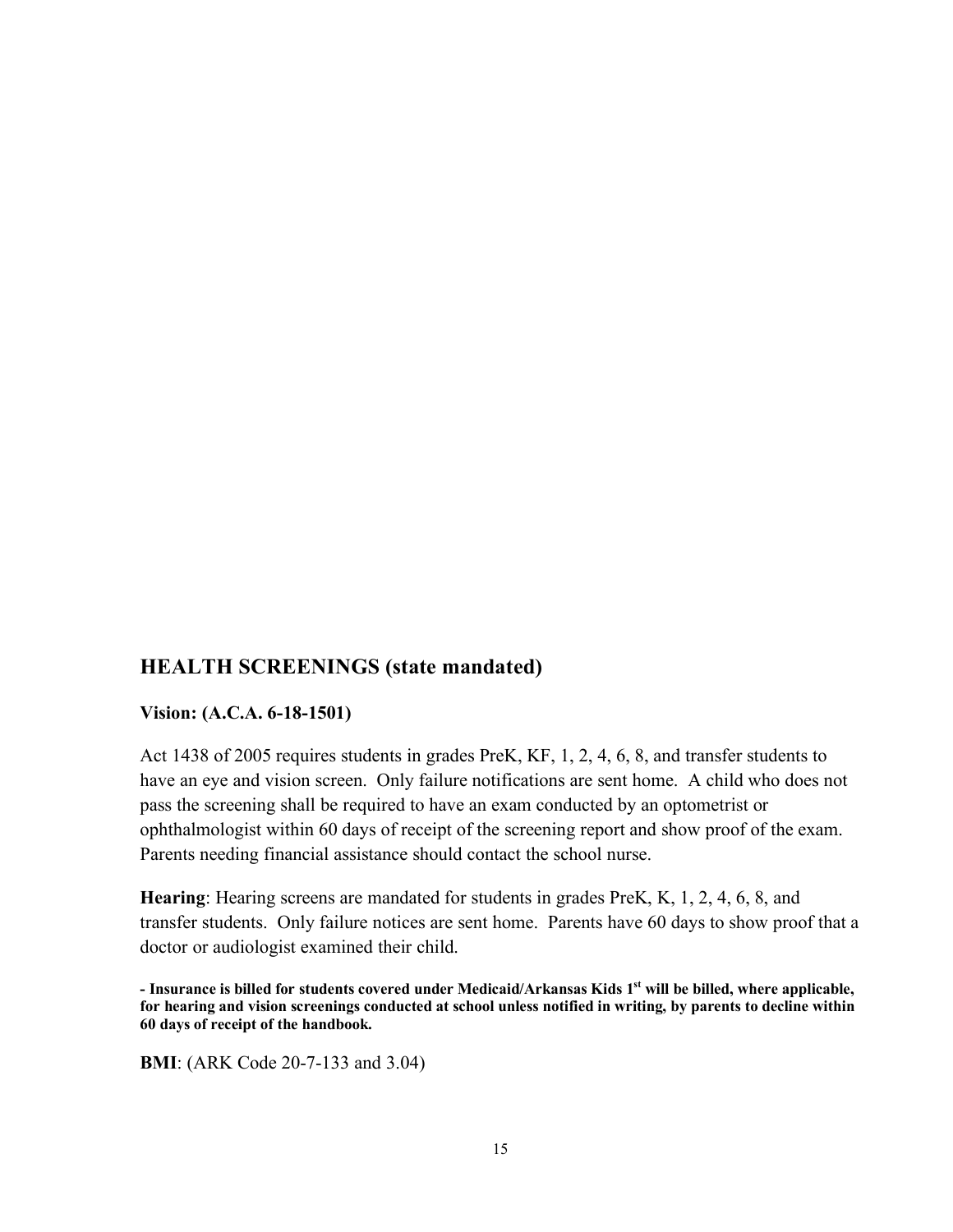Act 1220 requires students in grades KF, 2, 4, 6, 8, and 10 to have their height and weight assessed. A parent who refuses to have their child assessed must provide a written request of the refusal to the school. Screening results will be sent home only upon request of the parent/legal guardian.

**Scoliosis**: Act 95 of 1989 and Act 41 of 1987

The acts require girls in  $6<sup>th</sup>$  grade and all students in  $8<sup>th</sup>$  grade be screened for scoliosis. Parents of a child who fails the screening will be sent an information letter stating the need to see a licensed physician. A parent, who refuses to have their child screened, must provide a written request of refusal to the school.

**Release of Information:** I hereby authorize emergency medical services for my child. I give VBSD staff permission to give my child first aid treatment with OTC ointments and pain relieving sprays, cough drops, band aids and bandages. I hereby authorize the Van Buren School District Health Services to share or discuss my child's health issues with any pertinent person.

# **EXÁMENES DE SALUD (Requeridos por el Estado)**

#### **Visión: (ACA 6-18-1501)**

La ley 1438 de 2005 requiere que los estudiantes en los grados Pre-K, KF, 1, 2, 4, 6, 8 y los estudiantes transferidos tengan un examen de los ojos y la vista. Solo se enviaran a casa notificaciones en caso de detectar alguna falla en la visión del alumno. El alumno que no apruebe la evaluación deberá tener un examen realizado por un optometrista u oftalmólogo dentro de los 60 días posteriores a la recepción del informe de evaluación y mostrar prueba del examen. Los padres que necesiten ayuda financiera deben comunicarse con la enfermera de la escuela.

**Audición**: Las evaluaciones auditivas son obligatorias para los estudiantes en los grados Pre-K, K, 1, 2, 4, 6, 8 y para los estudiantes de transferencia. Solo se enviaran a casa avisos o notificaciones en caso de detectar alguna falla en el sistema auditivo del alumno. Los padres tienen 60 días para demostrar que un médico o un audiólogo examinó a su hijo.

**- El seguro médico enviará la factura a Medicaid / Arkansas Kids 1st (Esto solo aplica para los alumnos que tengan cobertura de estos seguros); así mismo se facturará, cuando corresponda, por los exámenes auditivos y de la vista realizados en la escuela al menos que los padres lo notifiquen por escrito y se nieguen dentro de los 60 días posteriores después de recibir el manual de la escuela.** 

#### **IMC (Índice de masa corporal):**(Código de ARCA 20-7-133 y 3,04)

La ley 1220 requiere que los estudiantes en los grados KF, 2, 4, 6, 8, y 10 tengan su altura y peso evaluados. Un padre que se niega a que se evalúe a su (a) debe presentar un escrito o solicitud a la escuela. Los resultados de la evaluación se enviarán a casa solo a petición del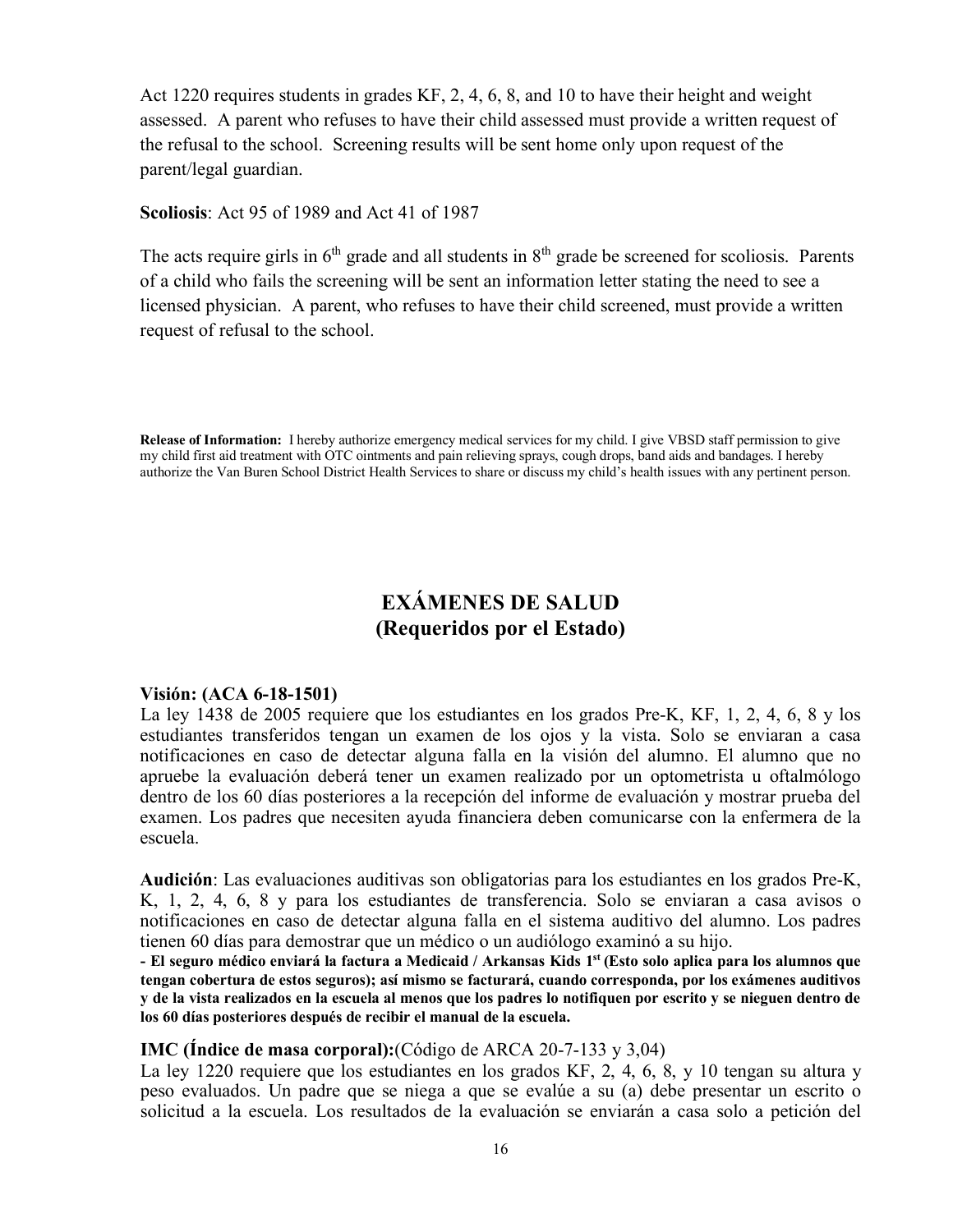padre / tutor legal.

#### **La Escoliosis:** Ley 95 de 1989 y Ley 41 de 1987

Estas leyes requieren que las alumnas de sexto grado y todos los estudiantes de octavo grado se examinen de escoliosis. A los padres de un niño (a) que no apruebe esta evaluación médica se les enviará una carta informativa indicando la necesidad de ver a un médico autorizado. Un padre que se niega a que su hijo sea examinado, debe presentar una solicitud de rechazo por escrito a la escuela.

**Divulgación de información:** Por la presente autorizo los servicios médicos de emergencia para mi hijo (a). Doy permiso al personal del distrito escolar de Van Buren (VBSD) para proporcionar a mi hijo (a) tratamiento de primeros auxilios con ungüentos de venta libre y aerosoles para aliviar el dolor, pastillas para la tos, tiritas y vendas. Por la presente autorizo a los Servicios de Salud del Distrito Escolar de Van Buren a compartir o discutir los problemas de salud de mi hijo (a) con cualquier persona que se considere pertinente.

#### **After reading the King Elementary Student Handbook with your child, this page must be signed.**

**I have read and discussed the material in this handbook with my child. I understand** *a***nd agree that my child will abide with the rules and regulations set by the Van Buren School District and King Elementary.** 

**Date\_\_\_\_\_**

**Parent Signature\_\_\_\_\_\_\_\_\_\_**

Student Signature\_\_\_\_\_\_\_\_\_\_\_\_\_\_\_Grade\_\_\_\_\_\_\_\_\_\_

**Homeroom Teacher\_\_\_\_\_\_\_\_**

#### **Release of Information**

**I hereby authorize emergency medical services for this student. I give VBSD staff permission to give my child first aid treatment with OTC ointments and pain relieving sprays, cough drops, band-aids and bandages. I hereby authorize the Van Buren School District Health Services to share or discuss my child's health issues with any pertinent person.**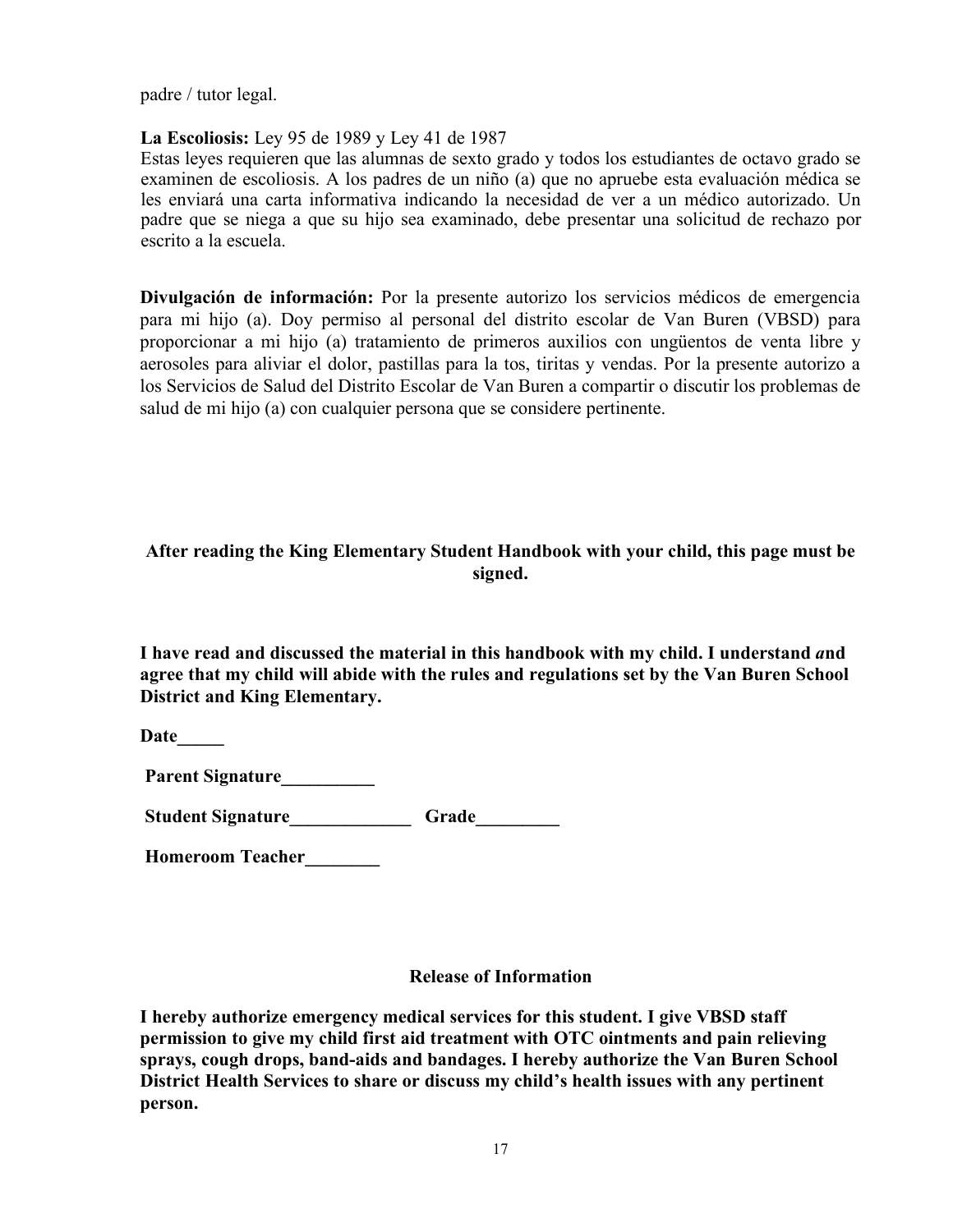| <b>Parent/Legal Guardian Signature</b> |
|----------------------------------------|
|----------------------------------------|

**Parent Guardian Signature Contract Guardian Signature Contract Contract Contract Contract Contract Contract Contract Contract Contract Contract Contract Contract Contract Contract Contract Contract Contract Contract Contr** 

Después de leer el manual del estudiante \_\_\_\_\_\_\_\_\_\_\_\_\_\_\_\_\_\_\_ con su hijo (a), está página debe ser firmada, fechada y devuelta a la escuela.

Nombre del director de la escuela:

He leído y discutido el material de este manual con mi hijo (a). Entiendo y acepto que mi hijo (a) va a cumplir con las normas y regulaciones establecidas por el Distrito Escolar de Van Buren y

| Fecha: |     |       |        |                         |              |             |
|--------|-----|-------|--------|-------------------------|--------------|-------------|
| Firma  | del | Padre | de     | Familia                 | $\mathbf{o}$ | Tutor:      |
|        |     |       |        | Firma                   | del          | estudiante: |
|        |     |       | Grado: | Maestro (a) de salón de |              |             |
| clase: |     |       |        |                         |              |             |

#### **Cláusula de divulgación de información**

*Por medio de la presente autorizo servicios médicos de emergencia para este estudiante. Doy*